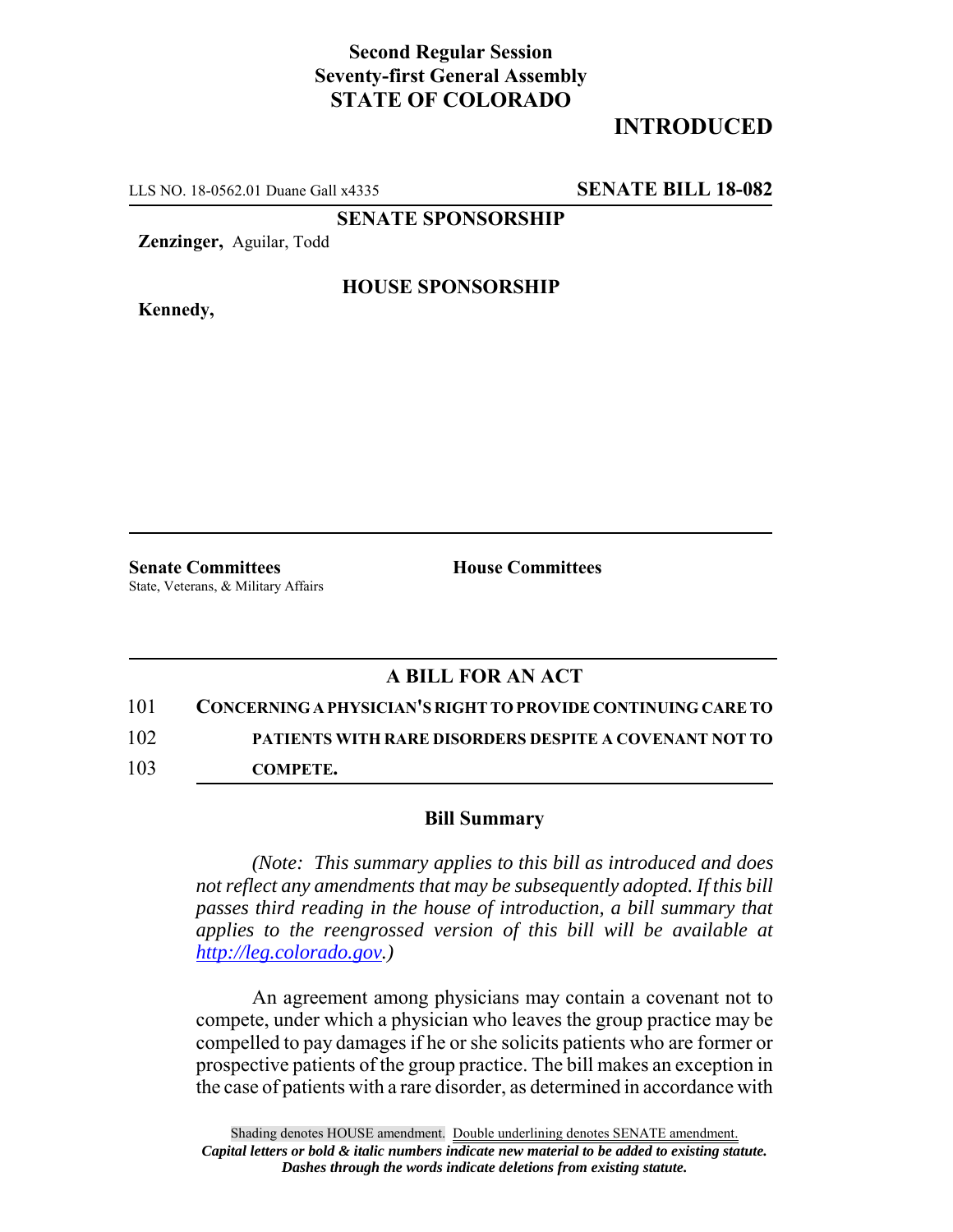nationally recognized criteria, who would otherwise not have ready access to a physician with the necessary expertise to treat the disorder.

*Be it enacted by the General Assembly of the State of Colorado:*

 **SECTION 1.** In Colorado Revised Statutes, 8-2-113, **amend** (3) as follows:

 **8-2-113. Unlawful to intimidate worker - agreement not to compete.** (3) (a) Any covenant not to compete provision of an employment, partnership, or corporate agreement between physicians which THAT restricts the right of a physician to practice medicine, as 8 defined in section 12-36-106, C.R.S., upon termination of such THE 9 agreement, shall be IS void; except that all other provisions of such an 10 THE agreement enforceable at law, including provisions which THAT require the payment of damages in an amount that is reasonably related 12 to the injury suffered by reason of termination of the agreement, shall be 13 ARE enforceable. Provisions which OF A COVENANT NOT TO COMPETE THAT require the payment of damages upon termination of the agreement 15 may include but not be limited to, damages related to competition.

 (b) NOTWITHSTANDING SUBSECTION (3)(a) OF THIS SECTION, 17 AFTER TERMINATION OF AN AGREEMENT DESCRIBED IN SUBSECTION (3)(a) OF THIS SECTION, A PHYSICIAN MAY DISCLOSE HIS OR HER CONTINUING PRACTICE OF MEDICINE AND NEW PROFESSIONAL CONTACT INFORMATION TO ANY PATIENT WITH A RARE DISORDER, AS DEFINED IN ACCORDANCE WITH CRITERIA DEVELOPED BY THE NATIONAL ORGANIZATION FOR RARE DISORDERS, INC., OR A SUCCESSOR ORGANIZATION, TO WHOM THE PHYSICIAN WAS PROVIDING CONSULTATION OR TREATMENT BEFORE 24 TERMINATION OF THE AGREEMENT. THE PHYSICIAN IS NOT LIABLE FOR ANY DAMAGES AS A RESULT OF THE DISCLOSURE.